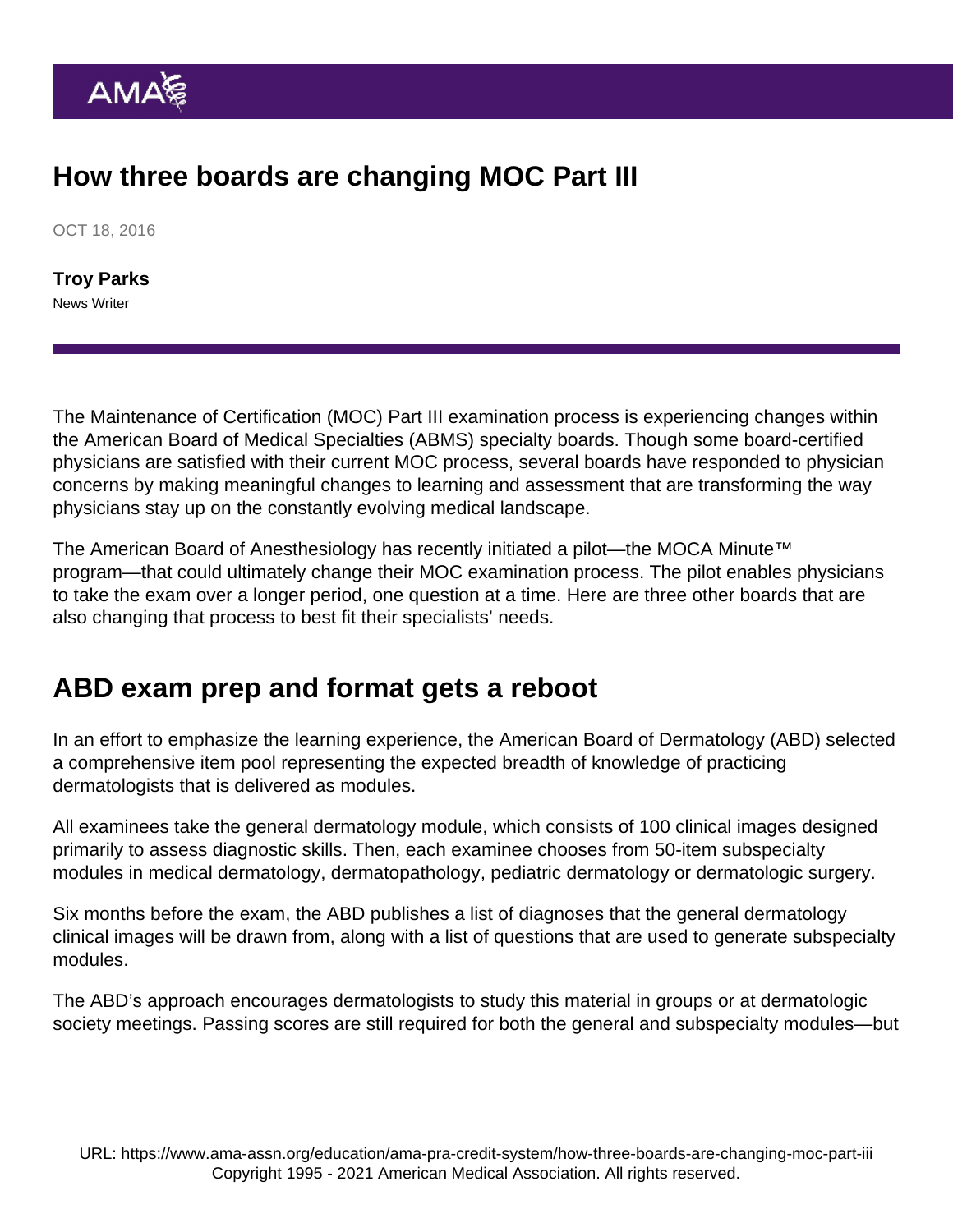pass rates generally exceed 90 percent. The ABD has expressed that proof of mastery of this material helps identify dermatologists who are maintaining their competence.

Not only does the ABD offer subspecialty exam modules, they have also conducted trials employing remote proctoring to monitor exam administration in physicians' homes or offices. The ABD was able to both ensure the identity of the test taker and monitor the progress of the exam, which allowed test administrators to identify any irregular behavior.

Feedback has shown that dermatologists were pleased to be able to take the exam in a comfortable, familiar environment and not have to travel to a testing center, which can place a financial burden on physicians participating in maintenance of certification. The ultimate goal of the ABD is to launch an open-resource exam that allows access to texts, journals and the Internet, more closely mimicking how dermatologists apply knowledge in practice.

## ABPS changes how plastic surgeons prep for exams

The American Board of Plastic Surgery (ABPS) believes that assessment drives learning through learners' preparation for and post-assessment review of the exam.

To prepare for the ABPS MOC Part III exam, which is a secure, modular, computer-based test that physicians take once per 10-year cycle, plastic surgeons may use an ABPS produced MOC study guide. The study guide includes more than 2,300 multiple choice questions compiled from the same sources used for the MOC exam and is distributed by ABPS.

Physicians can study the guide in its totality or focus on four specialty-specific practice content areas—reconstructive, cosmetic, hand or craniomaxillofacial surgery. The study guide includes rationales for each question that identify the key learning principles. For each 200-item MOC exam, 25 percent of the items address core principles while 75 percent are sub-specialty-based. So far, the overall pass rate has averaged around 95 percent.

The examinees also receive their performance results to help them focus their future learning on the areas where the exam revealed knowledge gaps. The plastic surgeons have provided positive feedback so far on the exam's dual emphasis on learning and assessment of knowledge.

## ABP to make Part III examination more convenient

The American Board of Pediatrics (ABP) is introducing a new method for its MOC examination Part III that will launch as a pilot in 2017. The new approach would entail shorter and more frequent